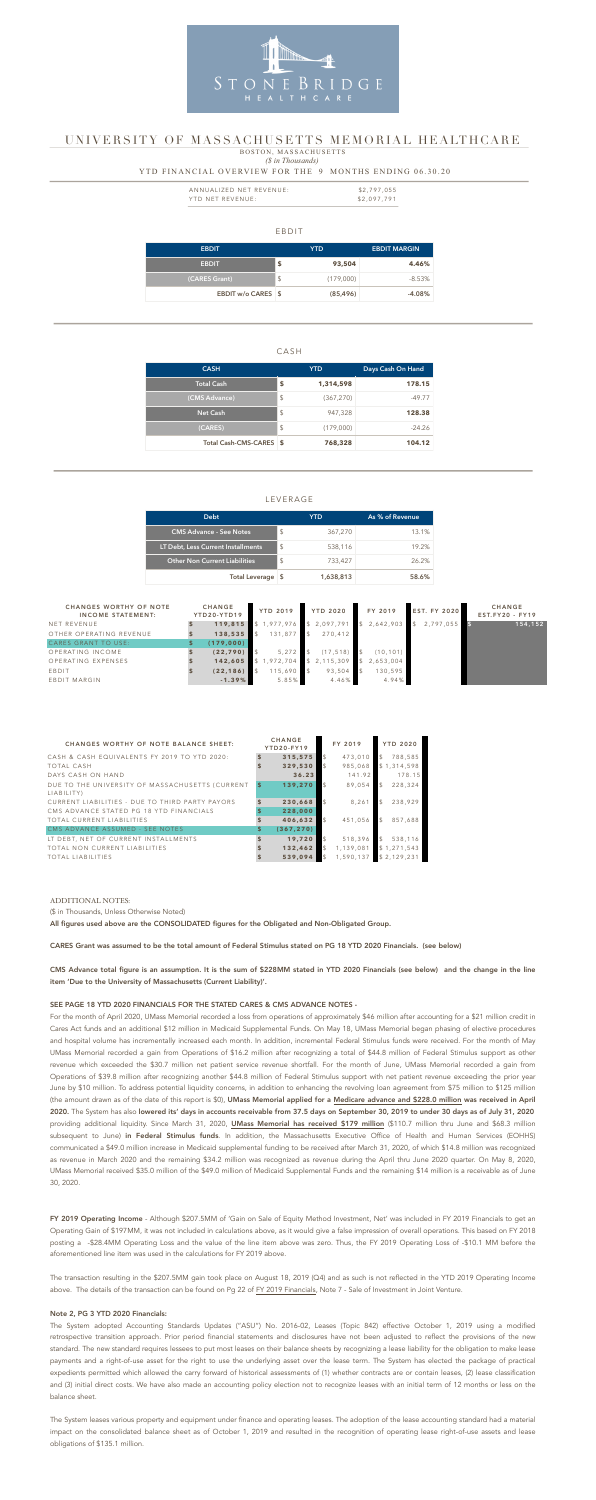

# EBDIT

## *(\$ in Thousands)*  YTD EBDIT WITH & WITHOUT CARES GRANT FOR THE 9 MONTHS ENDING 06.30.20 UNIVERSITY OF MASSACHUSETTS MEMORIAL HEALTHCARE

| ANNUALIZED NET REVENUE: | \$2,797,055 |
|-------------------------|-------------|
| YTD NET REVENUE:        | \$2,097,791 |

# EBDIT YTD 2020

| <b>EBDIT</b>             |               | <b>YTD</b> | <b>EBDIT MARGIN</b> |
|--------------------------|---------------|------------|---------------------|
| <b>Operating Income</b>  | $\sqrt{2}$    | (17, 518)  |                     |
| Plus Interest            | $\mathcal{S}$ | 15,747     |                     |
| <b>Plus Depreciation</b> | $\mathsf{\$}$ | 95,275     |                     |
| Total EBDIT \$           |               | 93,504     | 4.46%               |

# CARES GRANT

| <b>CARES GRANT</b>         | <b>Notes</b>                         | <b>YTD</b> |
|----------------------------|--------------------------------------|------------|
| <b>CARES Grant</b>         | See Notes on Pg 1 of<br>this Summary |            |
| <b>Total CARES Funding</b> |                                      | (179,000)  |

### EBDIT WITHOUT CARES

| <b>EBDIT WITHOUT CARES</b> | YTD. |           | <b>EBDIT MARGIN</b> |
|----------------------------|------|-----------|---------------------|
| <b>EBDIT w/ CARES</b>      |      | 93,504    | 4.46%               |
| (CARES)                    |      | (179,000) | $-8.53\%$           |
| Total EBDIT w/o CARES \$   |      | (85, 496) | $-4.08\%$           |